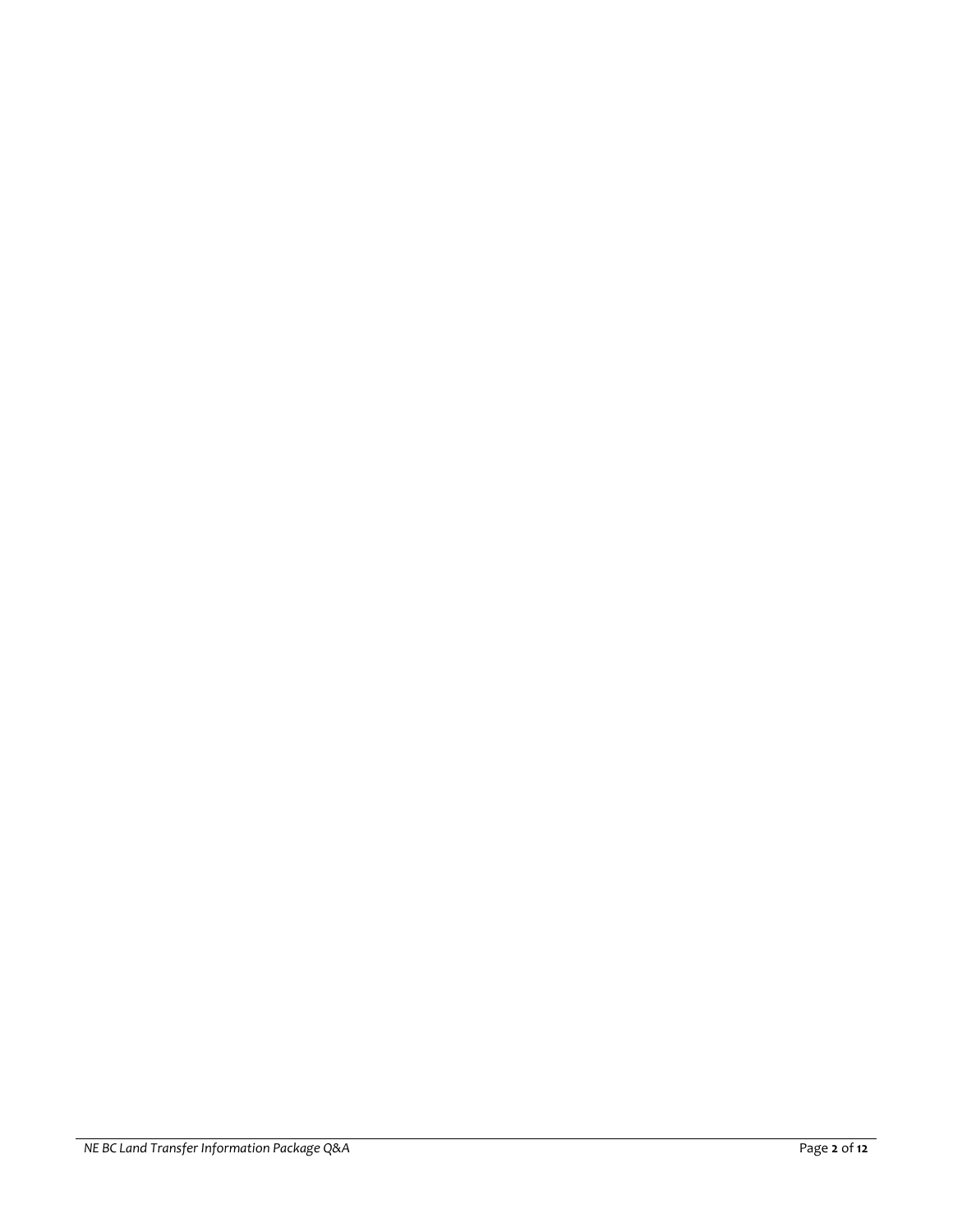# **Land Transfers in Northeast B.C.**

This Q&A is Part 2 of the Land Transfer Information Package and is not a stand-alone document. See Part 1: Fact Sheet for an overview of the Land Transfers in Northeast B.C.

The Ministry of Indigenous Relations and Reconciliation has been reaching out to local communities to build awareness and understanding about potential land transfers in Northeast B.C. We have established a Northeast Roundtable with representatives from local government, industry, public interest groups and First Nations following input from a public stakeholder engagement process. We have presented and engaged regarding proposed land transfer areas with the Northeast Roundtable and with local communities at Upper Halfway, Pink Mountain, Rose Prairie, Cecil Lake, and Buick Creek.

This Q&A responds to many questions we received from at these meetings.

# **Questions & Answers**

#### *What types of land transfer agreements is the Province engaging with Treaty 8 First Nations on?*

- B.C. is negotiating two types of land transfer agreements with Treaty 8 First Nations:
	- $\circ$  Treaty Land Entitlement Settlement Agreements to provide lands owing from a treaty signed more than 100 years ago.
	- $\circ$  Site C Land Agreements to compensate First Nations impacted by the Site C dam, currently under construction.

#### *What are Treaty Land Entitlement Settlement Agreements?*

- Treaty Land Entitlements are specific claims against the federal government by First Nations who are signatories to Treaty 8, which are treaties established more than 100 years ago.
- The provincial government is in discussion with five Treaty 8 First Nations in northeast B.C. on compensation for reserve lands they were promised under Treaty 8 but didn't get.
- The provincial and federal governments intend to honour the terms of the historic treaty, and that includes lands that the First Nations are entitled to.
- We want to help right a long-standing injustice and advance reconciliation with Treaty 8 First Nations – fairly and justly – in a way that responds to their communities' needs.
- We are working with the Nations and the federal government to identify Crown lands that could be included in Treaty Land Entitlement settlement agreements.
- Treaty Land Entitlements have been settled with numerous First Nations in other provinces, including Manitoba, Saskatchewan and Alberta.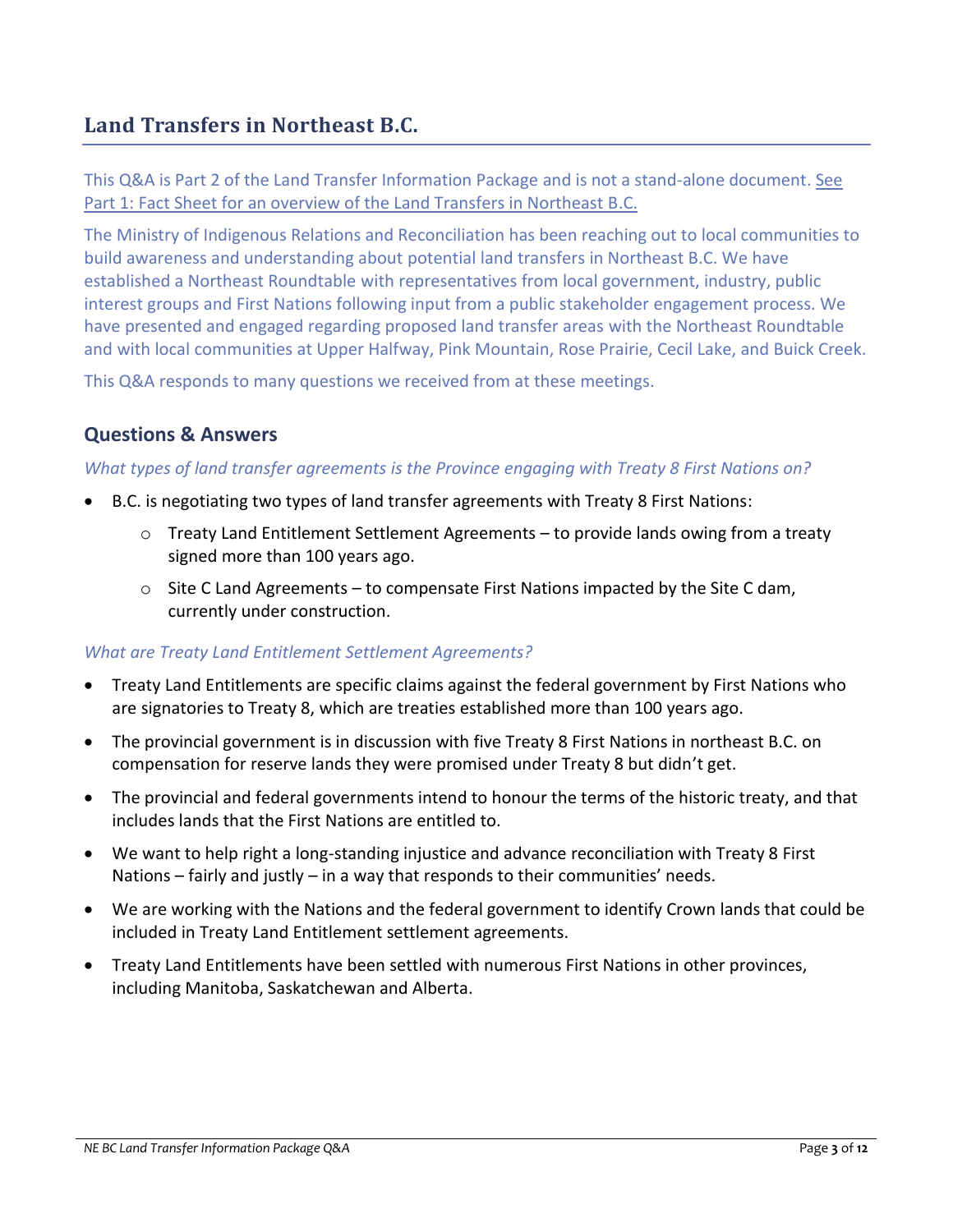# *What are Site C Land Agreements?*

- The Province, BC Hydro and some Treaty 8 First Nations have signed Site C Land Agreements that commit to providing a specified amount of Crown land to become land privately owned by each Nation to compensate for the adverse impacts of the Site C project on their treaty rights.
- The specific parcels have not yet been finalized, pending stakeholder and public engagement.
- Doig River, Halfway River and Saulteau First Nations, and McLeod Lake Indian Band have signed Site C Land Agreements. Blueberry River, West Moberly and Prophet River First Nations are also eligible for Site C Land Agreements. Prophet River First Nation has engaged in negotiations for a Site C Land Agreement.

#### *How much land will be transferred to First Nations?*

 65,000 hectares of land is expected to be transferred to First Nations for both Treaty Land Entitlement Settlement Agreements and Site C Agreements.

#### *How was this amount of land decided on?*

- The provincial and federal governments and Treaty 8 First Nations carried out research to identify the amount of lands the Nations were entitled to in lands owed for Treaty Land Entitlement.
- In addition, the provision of the Additional Land purchase opportunity was also considered.
- The amount of land for accommodation in the Site C Land Agreements was determined through an assessment of the potential adverse impacts the Site C project would have on Treaty 8 First Nations' treaty rights.

# *What is the current status of Treaty 8 land transfers?*

- No lands have been transferred at this time.
- Under Stage 1 of the provincial land transfer process, First Nations and the Province identified specific Crown land parcels of interest for potential transfer.
- These selections are now in Stage 2, which is the review process. This is a lengthy process, and for Treaty 8, has been ongoing for several years. Stage 2 is expected to conclude over the next number of months, but will only conclude once all stakeholder input is complete and recommendations for making decisions on land transfers have been completed.
- The Province will continue to engage with local governments, tenure and licence holders, other stakeholders and the public before any decisions are made.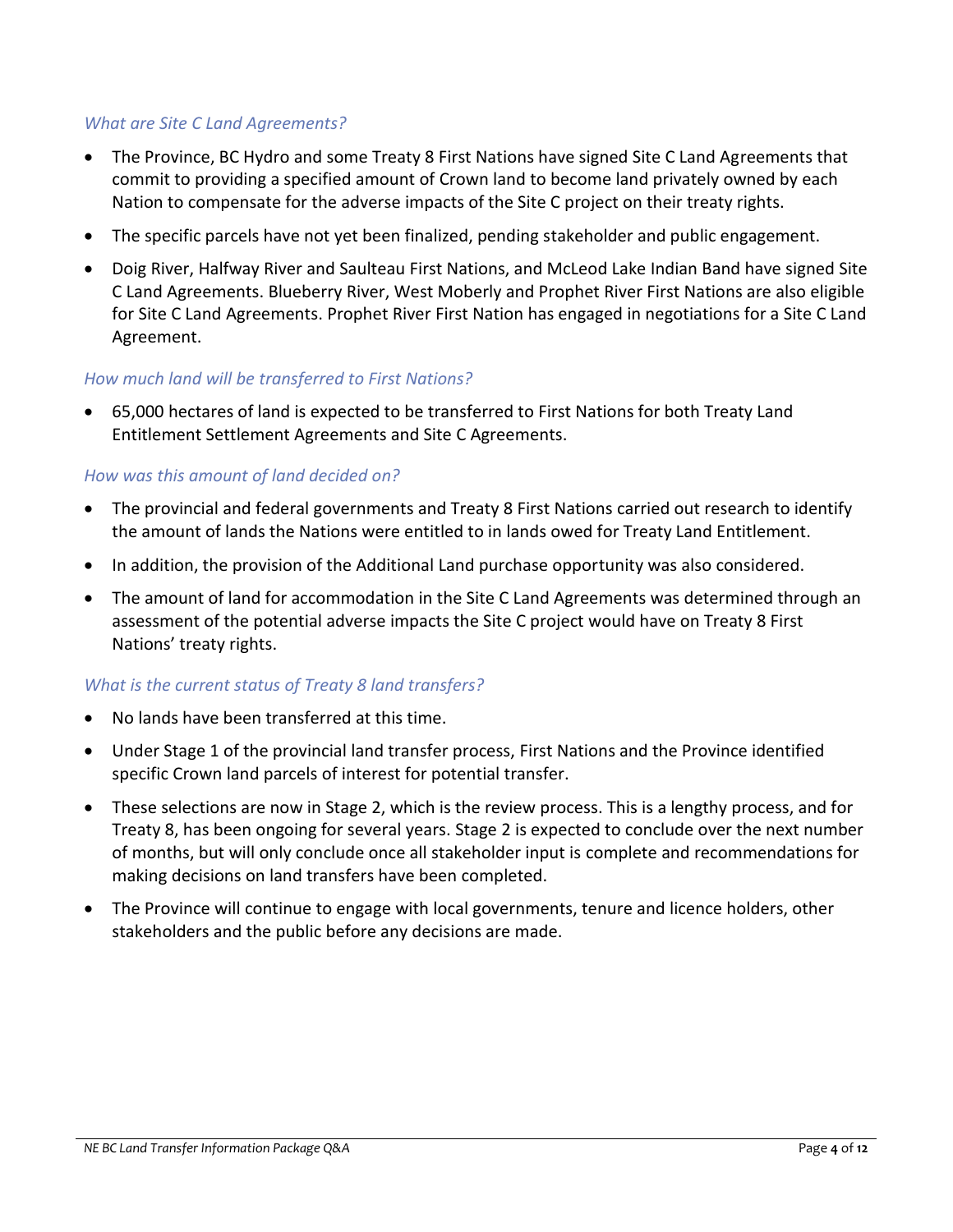# *What is the process to select and transfer Crown land to First Nations?*

- Any transfer of Crown lands to a First Nation is a multi-step process that begins with identifying proposed land parcels of interest. Treaty 8 First Nations identified specific parcels of Crown land that would be suitable for community growth, or because the land has cultural, spiritual, or economic significance.
- Once lands are identified, all existing legal interests, such as overlapping tenures and licences are identified. The review stage is next, which includes engagement with local governments, tenure and licence holders, provincial agencies, and other stakeholders.

#### *How long will any land transfers take?*

The land transfer process generally can take three to five years or longer.

#### *Why are First Nations selecting multiple parcels, instead of one complete parcel?*

- First Nations traditionally and currently practice treaty rights throughout the Treaty 8 territory.
- First Nations have selected land parcels in areas of traditional interest to their Nation, and for other reasons, such as economic and community development, conservation and stewardship.
- The Province has interests and considerations in land selections as well, which include addressing existing legal rights such as licences and tenures, and considering natural resource values (e.g. subsurface minerals, timber, and water), BC Hydro transmission lines, and access to lands beyond proposed land selections.

#### *Treaty Land Entitlement Lands*

# *What are the types of Treaty Entitlement Lands and how will they be added to the First Nations' current lands?*

- Treaty Land Entitlement Agreements include two types of land transfers: Shortfall Lands and Additional Lands.
- Shortfall Lands are B.C. Crown lands that address the historic shortfall of reserve land that Treaty 8 First Nations were supposed to receive when Treaty 8 was first signed.
- They will be transferred directly to the federal government for Indian Reserve creation.
- Additional Lands are B.C. Crown lands that will be offered to First Nations to purchase at fair market value, to advance reconciliation.
- First Nations may apply to the federal government to have Additional Lands added to Federal Indian Reserve land through the federal Addition-to-Reserve process.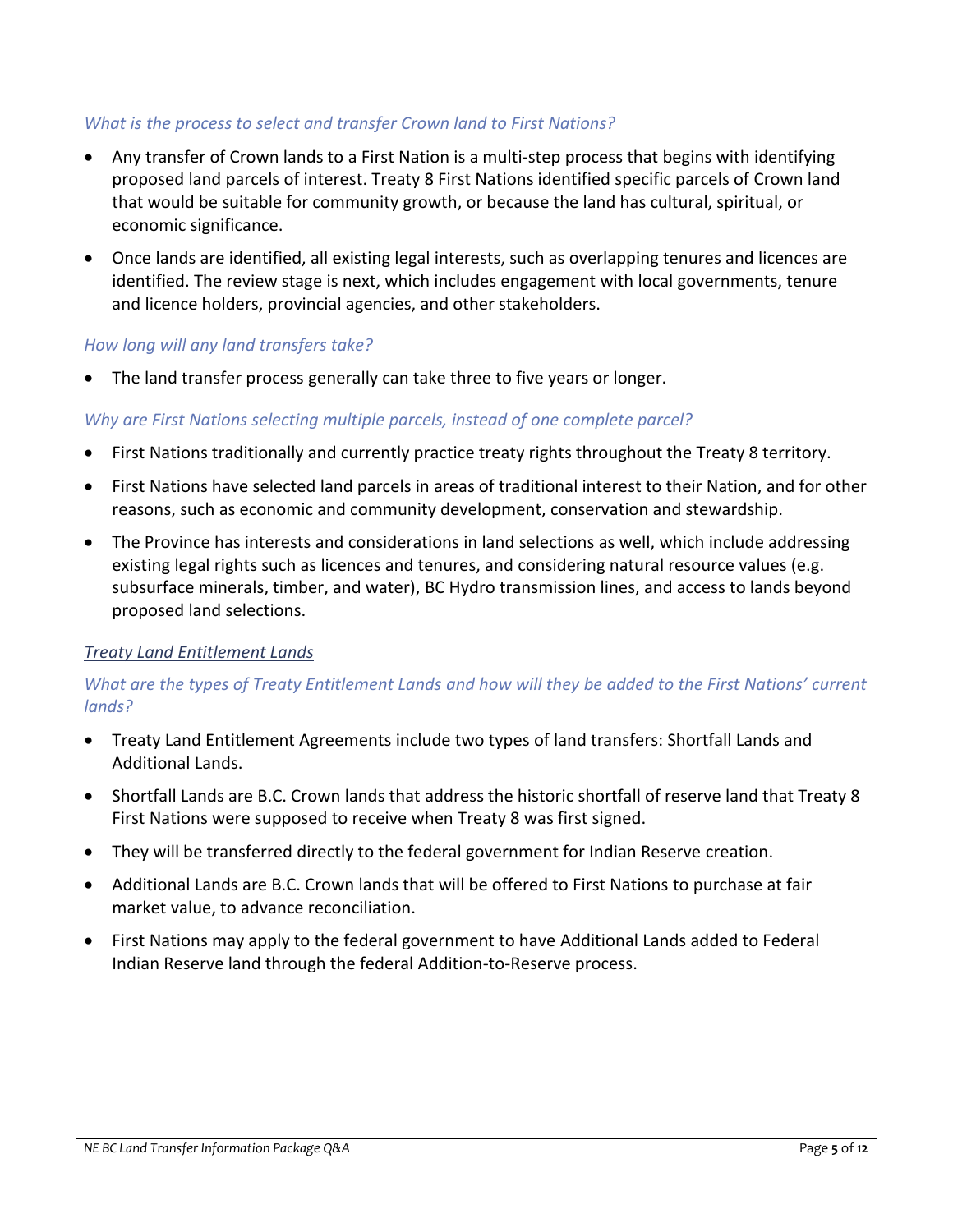# *Why is B.C. providing Additional Lands?*

 Additional Lands are being offered to advance reconciliation between British Columbia and Treaty 8 First Nations. Our goal is to help right a long-standing injustice – fairly and justly – in a way that responds to the First Nations' communities' needs, and this is one way to do that. The Additional Lands will be offered for purchase at fair market value.

#### *What is the value of the Additional Lands being transferred and how is it calculated?*

The purchase of Additional Lands will be based on an appraisal of fair market value.

#### *Will the federal government refund B.C. for the land it is providing as part of these agreements?*

 No, the federal government is providing the First Nations with funding to compensate for lost opportunity from the lands in the past, and the Province is providing the land.

#### *What does lost opportunity mean and how is its value determined?*

- Lost opportunity is the financial gain that First Nations could have benefited from had they received the full lands they were promised when Treaty 8 was signed.
- Treaty 8 First Nations and the federal government have agreed on the value of lost opportunity, and the federal government will offer a sum of money in the final Treaty Land Entitlement settlement package to compensate First Nations for that loss.

#### *Why were the First Nations not given the full amount of land they were entitled to under Treaty 8?*

 Treaty 8 treaties were signed between 1899 and 1900. A federal census done shortly afterward did not accurately capture numbers of people due to many members being away for seasonal activities. Treaty land was allocated on the basis of 128 acres of land per person, or 160 acres per person if they were living away from reserve land – so with members being away, the final allotments were too low.

#### *How many people were missed in the census, and have you reached a final number?*

- First Nations were required to complete historical record reviews and genealogies to identify who was missed during the census. That information is confidential – but the count has been determined for the purposes of the Treaty Land Entitlement claims.
- The Treaty Land Entitlement settlements will be final, with no further changes.

#### *Where in the Treaty does it say these lands are owed to the Treaty 8 First Nations as an entitlement?*

- There is a section in Treaty 8 which refers to the lands, and states: "Her Majesty the Queen hereby agrees and undertakes to lay aside reserves for such bands as desire reserves…"
- The Treaty expands on how much land will be provided for reserves and other expectations regarding how reserves will be managed.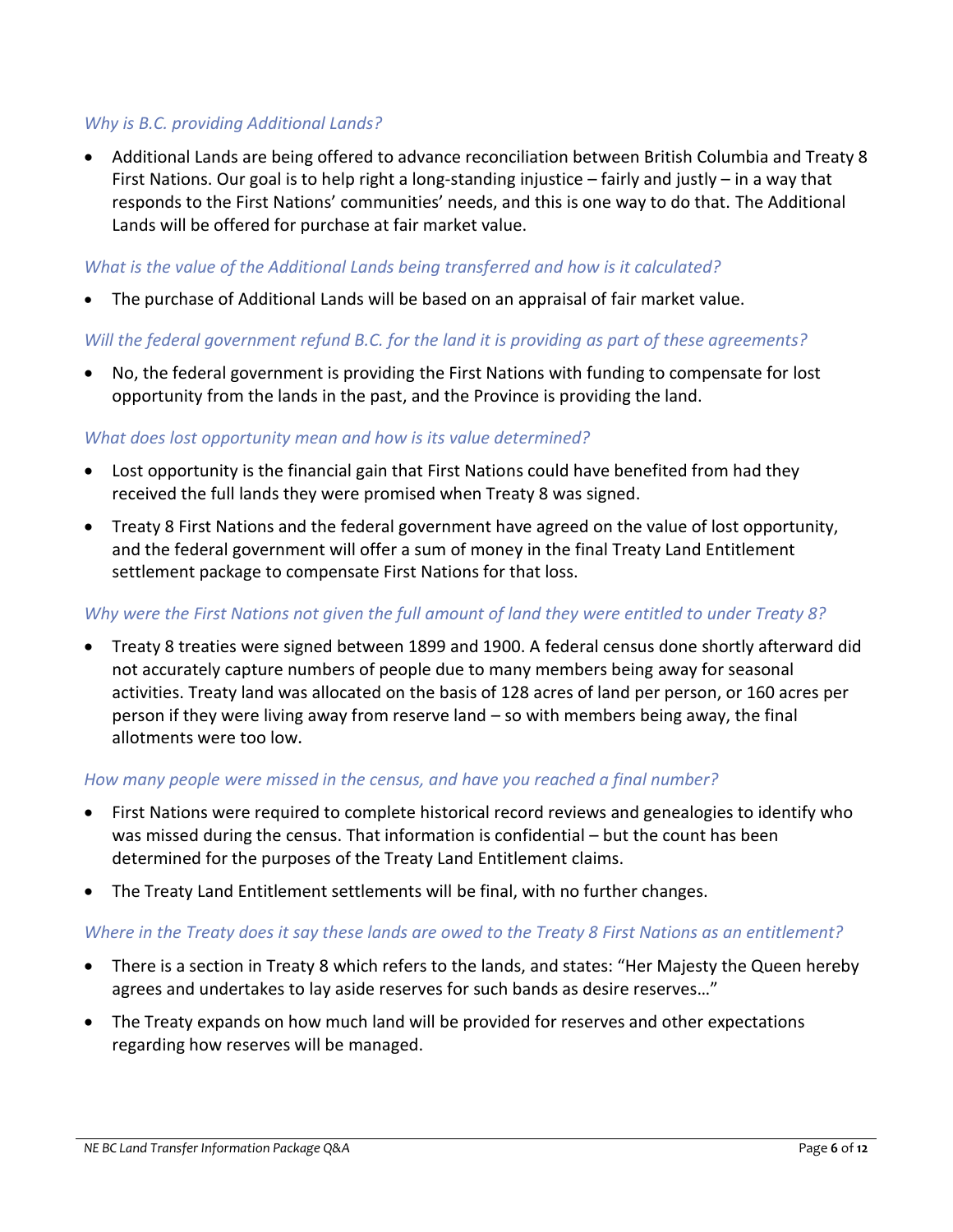# *How will the Treaty Land Entitlement Settlement Agreements be achieved?*

- There are two Treaty Land Entitlement agreements in a package that will form the final settlement:
	- 1. A Settlement Agreement that sets the terms for full and final settlement of Treaty Land Entitlement claims, including the amounts of Shortfall Lands the Nations are entitled to, and
	- 2. A Lands Agreement that sets out the proposed land selections and the process for completing the land transfers.
- Both agreements will be ratified by each First Nation's community and approved by both the provincial and federal governments, once negotiations have concluded.

# **Stakeholder Engagement**

# *How will the Province engage with stakeholders on land transfers?*

- The Province has and will continue to hold meetings with tenure holders, local governments, stakeholder groups and members of the public. These discussions have been underway since 2016.
- The Northeast BC Community Roundtable, which had its first meeting in September 2018, is a good example. It's a series of regular meetings involving stakeholders, local governments, the provincial government and First Nations. Roundtable meetings serve multiple functions, including:
	- $\circ$  Providing stakeholders with information about the different types of land transfers
	- $\circ$  Encouraging discussion to seek feedback on proposed land parcels for transfer
	- o Sharing information about reconciliation
- Stakeholders can also learn about land transfers and provide comments at stakeholder meetings, open houses, and online at govTogether: [https://engage.gov.bc.ca/govtogetherbc/consultation/](https://engage.gov.bc.ca/govtogetherbc/consultation/land-transfers-in-northeast-british-columbia/) [land-transfers-in-northeast-british-columbia/](https://engage.gov.bc.ca/govtogetherbc/consultation/land-transfers-in-northeast-british-columbia/)

# *How will the Province consider comments and concerns voiced by stakeholders?*

- The Province will review concerns and input from all stakeholders local government, tenure holders, the public and others – before making any decisions on land transfers. We have committed to sharing a "What We Heard" Report which will:
	- o Keep stakeholders informed about the land transfer process
	- o Report out on land transfer decisions
	- o Provide feedback on how stakeholder's input was considered in the decision-making process.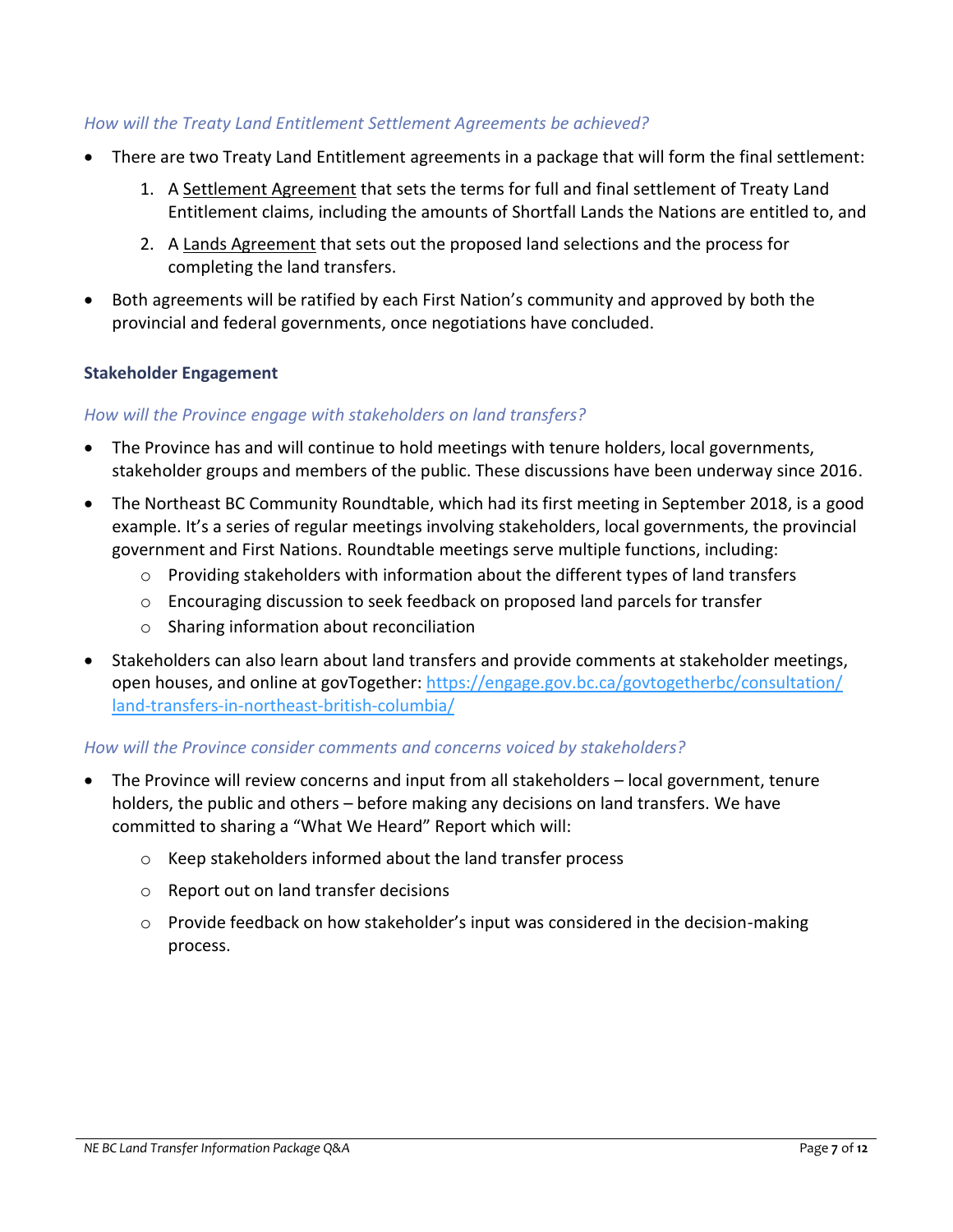# **Tenure Overlap**

#### *What will happen to tenure licence- and lease-holders on Crown land transferred to a First Nation?*

- Most Crown land in B.C. has some form of tenure, licence or lease on it, and sometimes there are overlaps. Some tenure, licence and lease holders are expected to be affected, and we are seeking mutually beneficial solutions. Our goal is to find solutions that consider everyone's interests.
- Stakeholders will have opportunities to provide input into land selections during engagement sessions. All stakeholder concerns will be taken into consideration before any decisions are made on any specific parcels of land under consideration.
- In the case of tenure holders, the government will work with them to understand their interests in a land parcel and develop approaches to address any overlaps. Examples of approaches could include developing a federal replacement agreement with a tenure holder, reconfiguring a parcel so that it no longer overlaps with an existing tenure, or reaching an agreement with the tenure holder to amend the tenure so that it does not overlap with the land parcel.

#### *How will the Province make sure new tenures don't add to overlaps on proposed land parcels?*

 The Province has placed interim *Land Act* protections over the selected parcels so that new tenures are not granted while the land transfer process is underway. These protections will ensure that no new activities will occur until a decision is made on the transfer of land parcels.

#### **Access to land**

#### *How will access be maintained to existing infrastructure within a land parcel?*

 Any agreement signed by the Province, First Nations and the federal government would ensure continued access to existing infrastructure, such as oil and gas well sites and roads. For example, agreements would stipulate that roads continue to be under provincial jurisdiction or would provide a federal road permit, statutory right of way, or easement on reserve land.

#### *How will service providers access existing oil and gas and other resources following the land transfers?*

- Oil and gas companies with existing activities will continue to have the same rights as they currently have on Crown land.
- In the case of oil and gas activities on lands that transfer as federal reserve land, the federal government will negotiate replacement tenures with oil and gas. Replacement tenures are intended to keep companies whole, with all the same rights and access they currently have on Crown land. They are by agreement of government and the tenure holder.

#### *Can the public access the Treaty Land Entitlement lands up to the time of transfer?*

 Yes. Parcels with interim protections, such as a Land Act Section 16 or 17, are Crown land and can continue to be used for activities such as hiking, hunting and fishing. The protections simply hold the land in its current state while negotiations and stakeholder engagement are underway.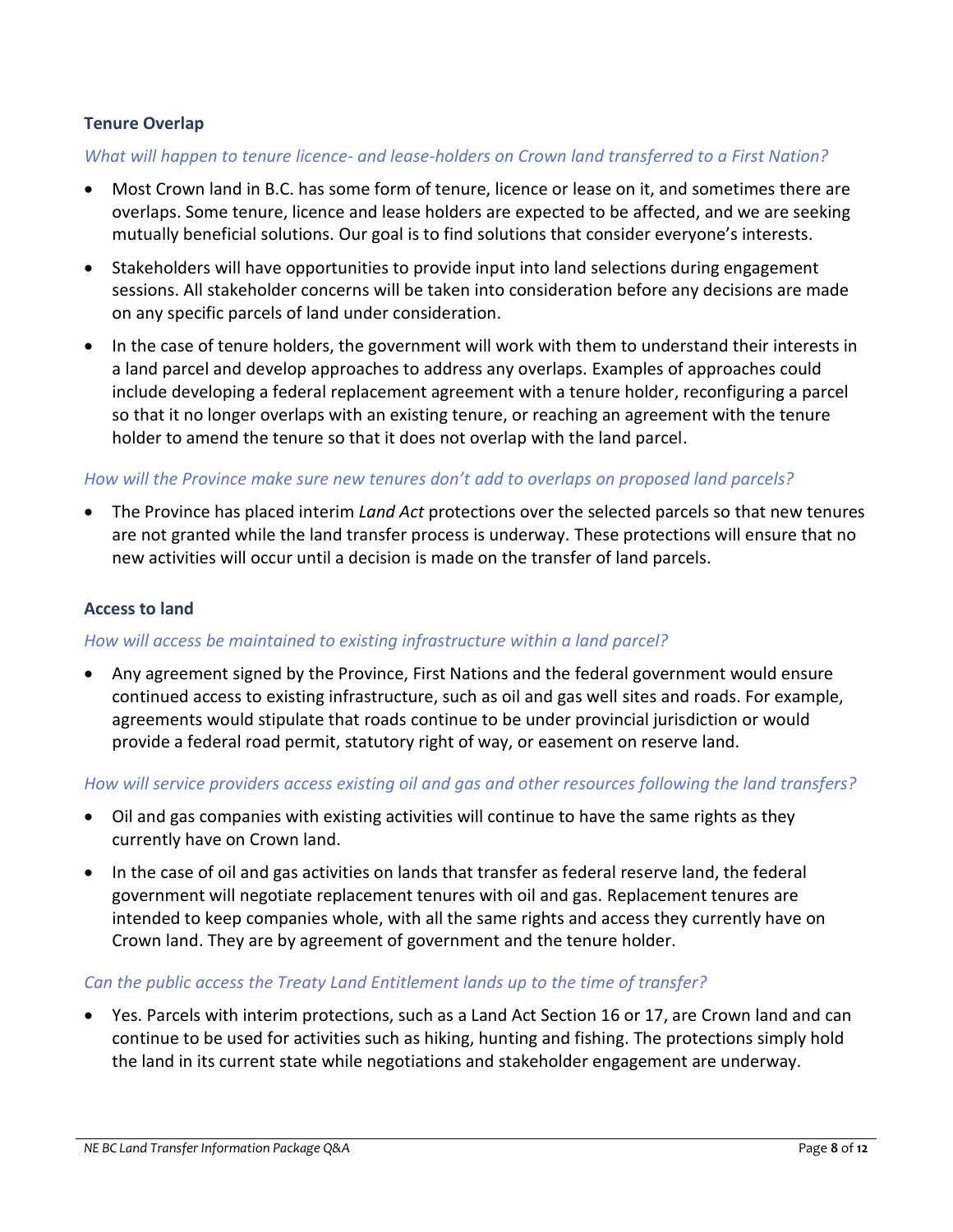# *Can the public still access the lands after transfer?*

 Once a parcel transfers it will no longer be public land, and while access through to areas on the other side of the parcel will be maintained, access into the land will be determined by the First Nation. People who are interested in accessing Federal Reserve or private lands would need to ask for permission.

# *Are existing roads going to be maintained (e.g. Petersen's Crossing)? How will the Province deal with road access to recreational and outdoor sites through land transfer parcels?*

- Agreements will be put in place to keep roads that travel through land parcels under provincial jurisdiction or to provide a federal road permit, statutory right of way, or easement on reserve land. The public can continue to travel through these lands to access the provincial Crown lands or private lands on the other side.
- The Province will maintain public roads and provincial recreation trails that cross through lands proposed for transfer.

# *Why have First Nations selected parcels in these locations, such as around roads?*

- In most cases, First Nations have selected areas within territories where they have traditionally practiced their treaty rights, such as hunting or fishing.
- Resource development in this region of the province has been ongoing for the past 118 years, and many areas selected by First Nations now have a variety of development activities including overlapping tenures, licences, roads, hydro lines and more.

# *If a land parcel contains a public access road or other infrastructure, will First Nations be able to select alternate land to make up for any exclusions from their parcels?*

 The Lands Agreement will lay out a process for identifying alternative lands to make up for exclusions that affect the First Nations Treaty Land Entitlement or Site C Agreement land.

#### **Economic impacts**

# *How will the transfer of land parcels to Federal Reserve affect the Peace River Regional District and local municipal governments' tax revenues?*

- The lands being transferred are Crown lands, not private land, so municipal tax is not currently generated from those parcels.
- The Province is conducting an analysis of infrastructure for each parcel to determine how taxes may be affected, if at all.
- The Province, First Nations and any affected parties will work on developing an approach that addresses potential loss of tax income.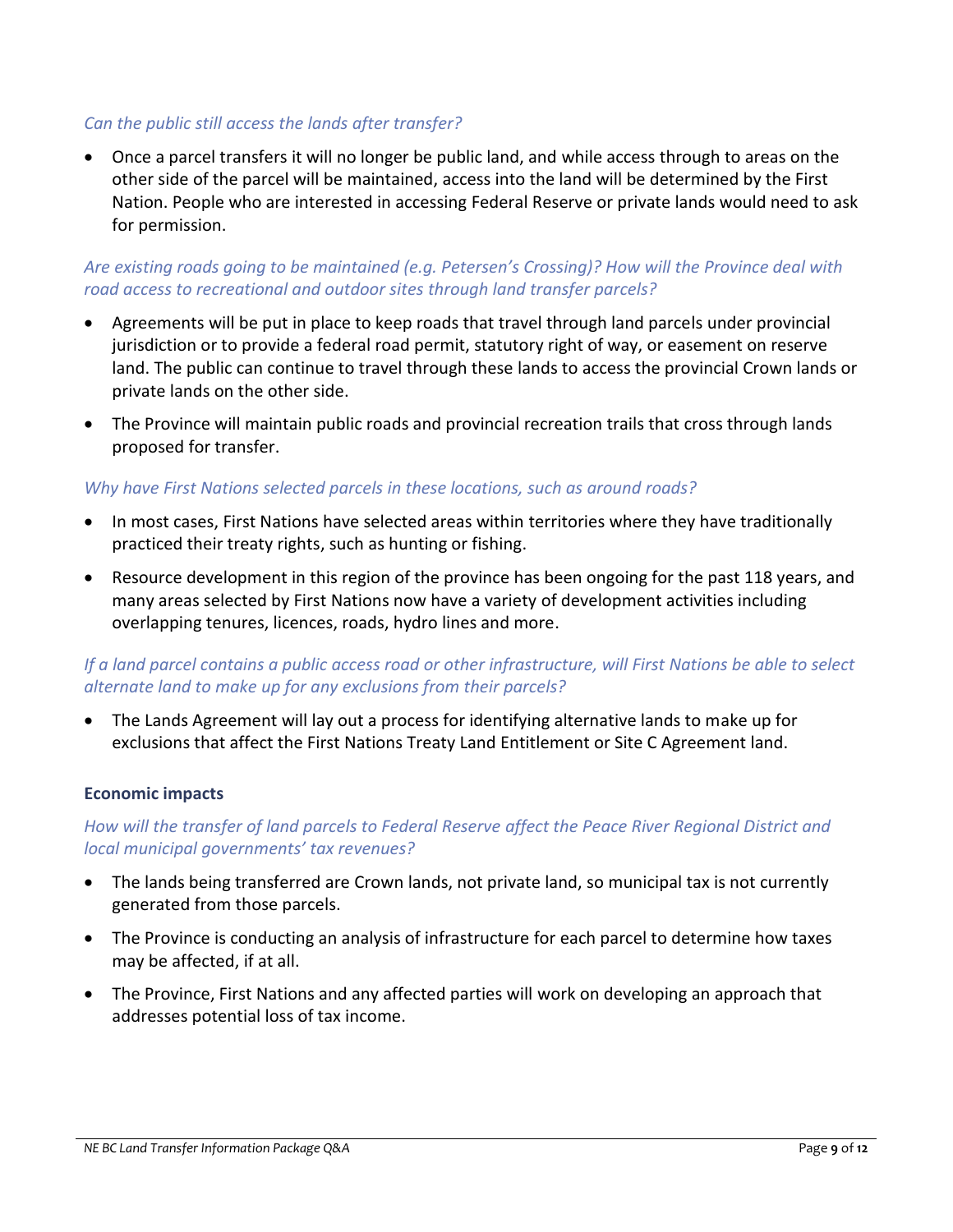# *Are oil and gas subsurface rights included on Reserve Land, and if so, why? Where is it in Treaty 8?*

- Subsurface rights are being included for Shortfall Lands.
- Treaty 8 does not reference subsurface directly, but the federal government has included subsurface rights in many historic Indian Reserves, so they are included here as well.
- The federal government will manage subsurface resources under Federal Reserve land using the Indian Oil and Gas Commission.

#### *Will the value of subsurface rights be considered by the Province as a credit toward lost opportunity?*

- No, the value of subsurface rights is for current and future value, upon transfer.
- The federal government has already considered past economic losses the First Nation sustained for not having had the land for over 100 years.

# *What is the timeframe for subsurface royalties to be provided to the First Nations for lands transferring to Federal Reserve?*

 The First Nations will receive royalties for oil and gas sub surface rights once land is transferred into Federal Reserve, which is managed by the federal Indian Oil and Gas Commission.

#### **Regulatory Considerations**

# *What would happen to Agriculture Land Reserve (ALR) areas that overlap Treaty Land Entitlement parcels?*

 ALR designation will remain in place on Fee Simple (private) lands. ALR does not apply to land under federal jurisdiction, so the parcels that become Federal Reserve land would no longer be a part of the ALR.

#### *What regulations will apply to the Treaty Land Entitlement fee simple (private) land?*

 The fee simple land will remain under provincial jurisdiction and be subject to the same laws and regulations as any other private land parcels.

#### *How will wildlife and the environment be dealt with in the land transfer process?*

- Environmental assessments will be completed for each parcel to identify if there are any areas with contaminated sites that need to be addressed. The Province will carry out ecological and wildlife assessments on proposed land parcels to support decision-making. The federal government has existing environmental requirements that must be followed on Federal Reserve Lands.
- Many of these lands have been identified for cultural and traditional purposes, which means they will be maintained in their current wild state.
- The Northeast is a vast area, and Treaty Land Entitlement will not have a substantive impact on wildlife habitat or populations.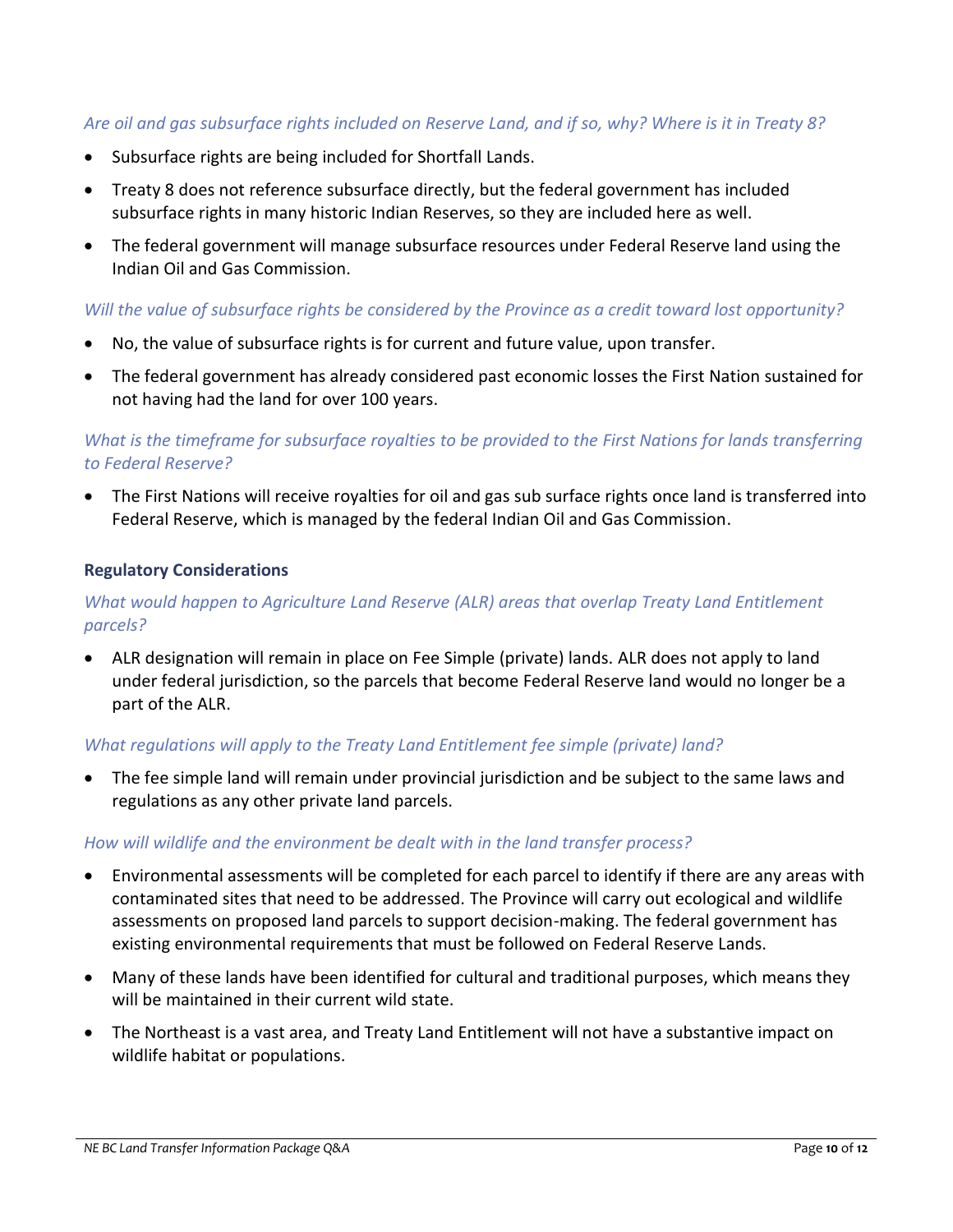# **Other Questions**

#### *Will the Province expropriate land from private land owners for First Nations?*

 No. The Province will not expropriate private land for agreements with First Nations. All Treaty 8 settlement lands will come from Crown land, not private property.

#### *Is there any other land transfers being considered or anticipated for Treaty 8 Nations?*

 There are times when land transfers may be negotiated. For example, if resource development activity impacts Treaty 8 First Nations' rights, land can be used to accommodate a Nation for adverse impacts.

#### *How does Federal Reserve land differ from private land owned by a First Nation?*

- Private land owned by a First Nation is subject to provincial laws, local bylaws, zoning regulations and property taxes - the same as any other private property.
- Reserve lands are officially owned by the federal government for the exclusive use and benefit of First Nations. They are generally not subject to provincial laws or local bylaws that regulate land use or land ownership, such as zoning and property tax. Reserve lands are subject to federal laws and regulations.

#### *Has one particular political party been responsible for proposing these land transfers?*

 Negotiations to address this historic shortfall of Treaty 8 land have spanned multiple federal and provincial governments since 2004, and are not based on any one political party's views. The goal is to right a long-standing injustice.

#### *What is reconciliation?*

- Reconciliation addresses the ongoing effects of colonial policies and practices on Indigenous peoples and seeks to establish and maintain a mutually respectful relationship between Indigenous and non-Indigenous peoples and close the economic and social gaps that continue to exist.
- One important way the B.C. government is advancing reconciliation is enacting legislation to recognize in law the human rights of Indigenous peoples. The *Declaration on the Rights of Indigenous Peoples Act* provides a path forward on reconciliation for everyone in B.C., which will help create stronger communities, good jobs and economic growth everywhere.
- Conflict and court cases have created uncertainty on the land base. Moving forward with collaboration and respect is how we create more certainty and predictability that leads to opportunities for Indigenous peoples, businesses, communities, and families everywhere.
- Providing lands to settle Treaty Land Entitlement claims and to accommodate for the adverse impacts of the Site C project are examples of reconciliation. Once Treaty Land Entitlement is settled, there will not be any more Treaty Land Entitlement claims in B.C., again supporting greater certainty.